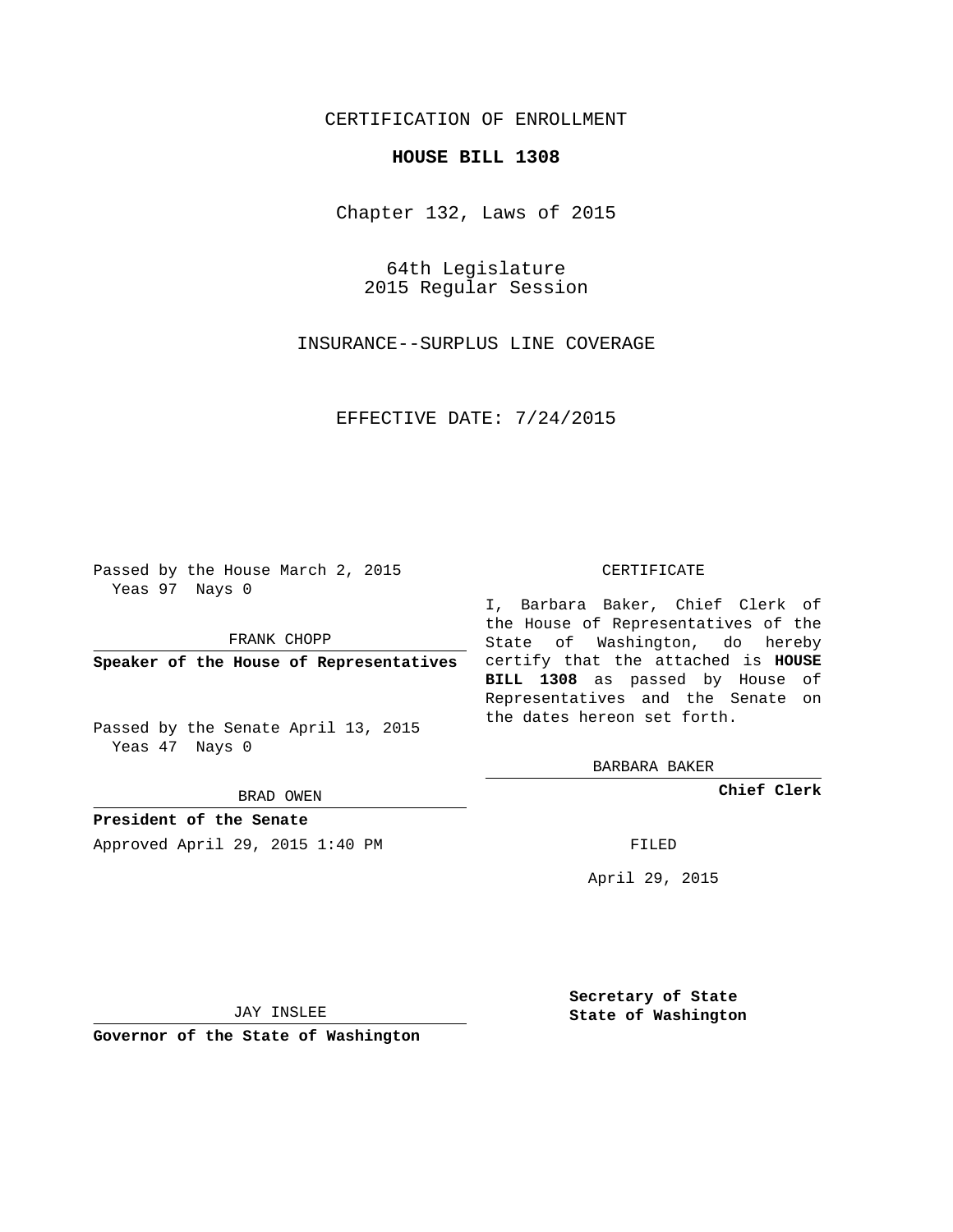## **HOUSE BILL 1308**

Passed Legislature - 2015 Regular Session

**State of Washington 64th Legislature 2015 Regular Session**

**By** Representatives Vick, Kirby, Parker, and Stanford

Read first time 01/19/15. Referred to Committee on Business & Financial Services.

1 AN ACT Relating to surplus lines; and amending RCW 48.15.050 and 48.15.120.2

3 BE IT ENACTED BY THE LEGISLATURE OF THE STATE OF WASHINGTON:

4 **Sec. 1.** RCW 48.15.050 and 1947 c 79 s .15.05 are each amended to 5 read as follows:

6 Every insurance contract procured and delivered as a surplus line 7 coverage pursuant to this chapter ((shall)) must have stamped upon it 8 and be initialed by or bear the name of the surplus line broker who 9 procured it, the following:

10 "This contract is registered and delivered as a surplus line 11 coverage under the insurance code of the state of Washington, 12 ((enacted in 1947)) Title 48 RCW."

13 **Sec. 2.** RCW 48.15.120 and 2011 c 31 s 8 are each amended to read 14 as follows:

 (1) On or before the first day of March of each year each surplus line broker must remit to the state treasurer through the commissioner a tax on the premiums, exclusive of sums collected to cover federal and state taxes and examination fees, on surplus line insurance subject to tax transacted by him or her during the preceding calendar year as shown by his or her annual statement filed